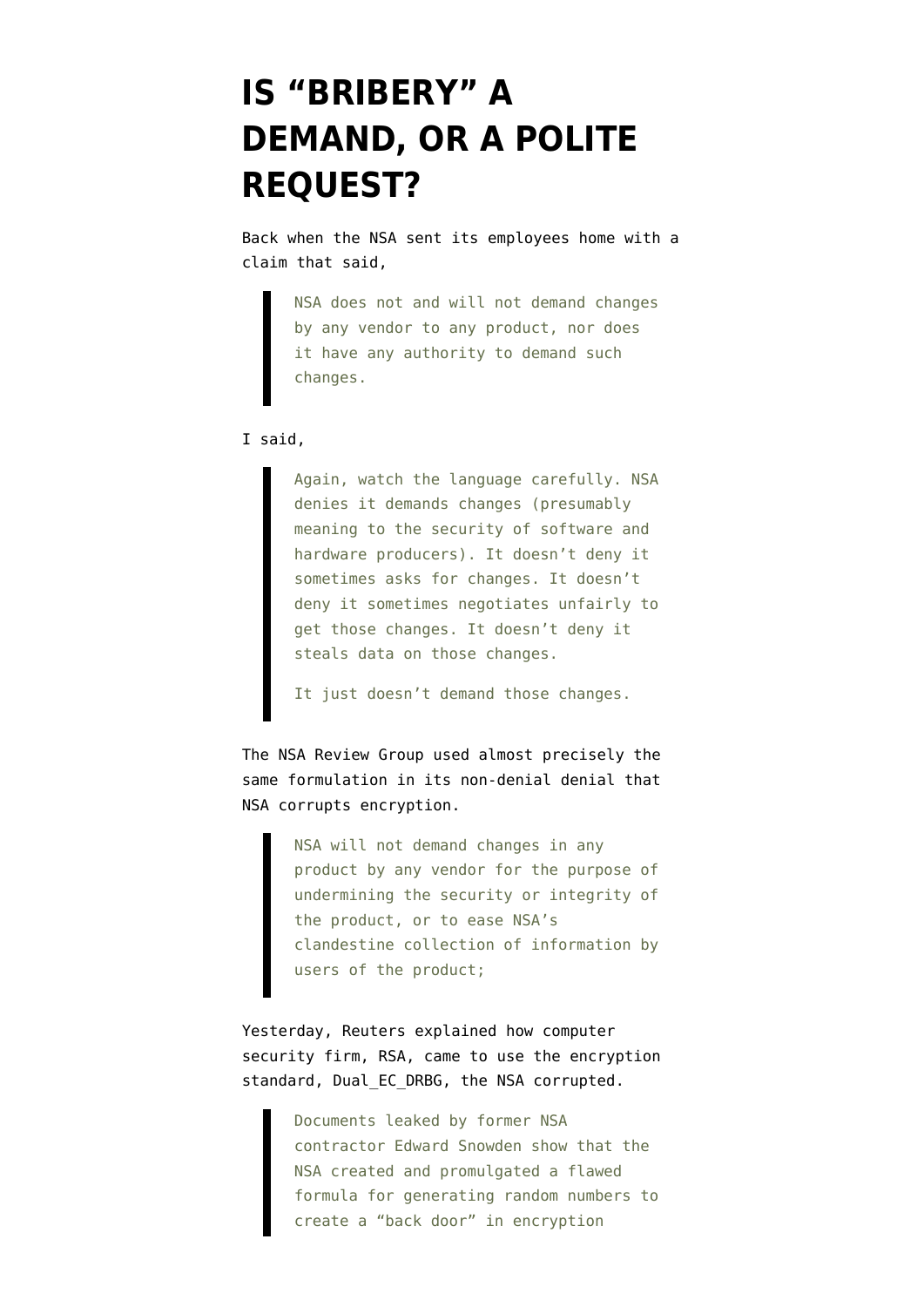products, the New York Times reported in September. Reuters later reported that RSA became the most important distributor of that formula by rolling it into a software tool called Bsafe that is used to enhance security in personal computers and many other products.

Undisclosed until now was that RSA received \$10 million in a deal that set the NSA formula as the preferred, or default, method for number generation in the BSafe software, according to two sources familiar with the contract. Although that sum might seem paltry, it represented more than a third of the revenue that the relevant division at RSA had taken in during the entire previous year, securities filings show.

So I guess NSA considers "provide a third of a division's revenue" a polite request, not a demand.

That's not all that surprising. Before we're done with this scandal, I expect we'll learn the NSA is getting all sorts of cooperation via strong-armed cooperation. For example, [we have](http://www.emptywheel.net/2013/10/01/david-kris-points-to-the-clause-loopholed-under-david-barron-on-metadata-collection/) [reason to believe](http://www.emptywheel.net/2013/10/01/david-kris-points-to-the-clause-loopholed-under-david-barron-on-metadata-collection/) the NSA is relying on telecoms "voluntarily" providing "foreign" telecom communications. And there are a lot of tech and software companies that have divisions with falling revenues.

Remember — as [William Ockham noted](https://twitter.com/WilliamOckhamTx/status/413792811192836097) and security prof Matthew Green [has emphasized](https://twitter.com/matthew_d_green/status/413515584546938882) on Twitter this standard doesn't appear in the Appendix the Review Group used to support their claim that "Upon review, however, we are unaware of any vulnerability created by the US Government in generally available commercial software that puts users at risk of criminal hackers or foreign governments decrypting their data," the statement which appears just before they say they don't "demand" these changes.